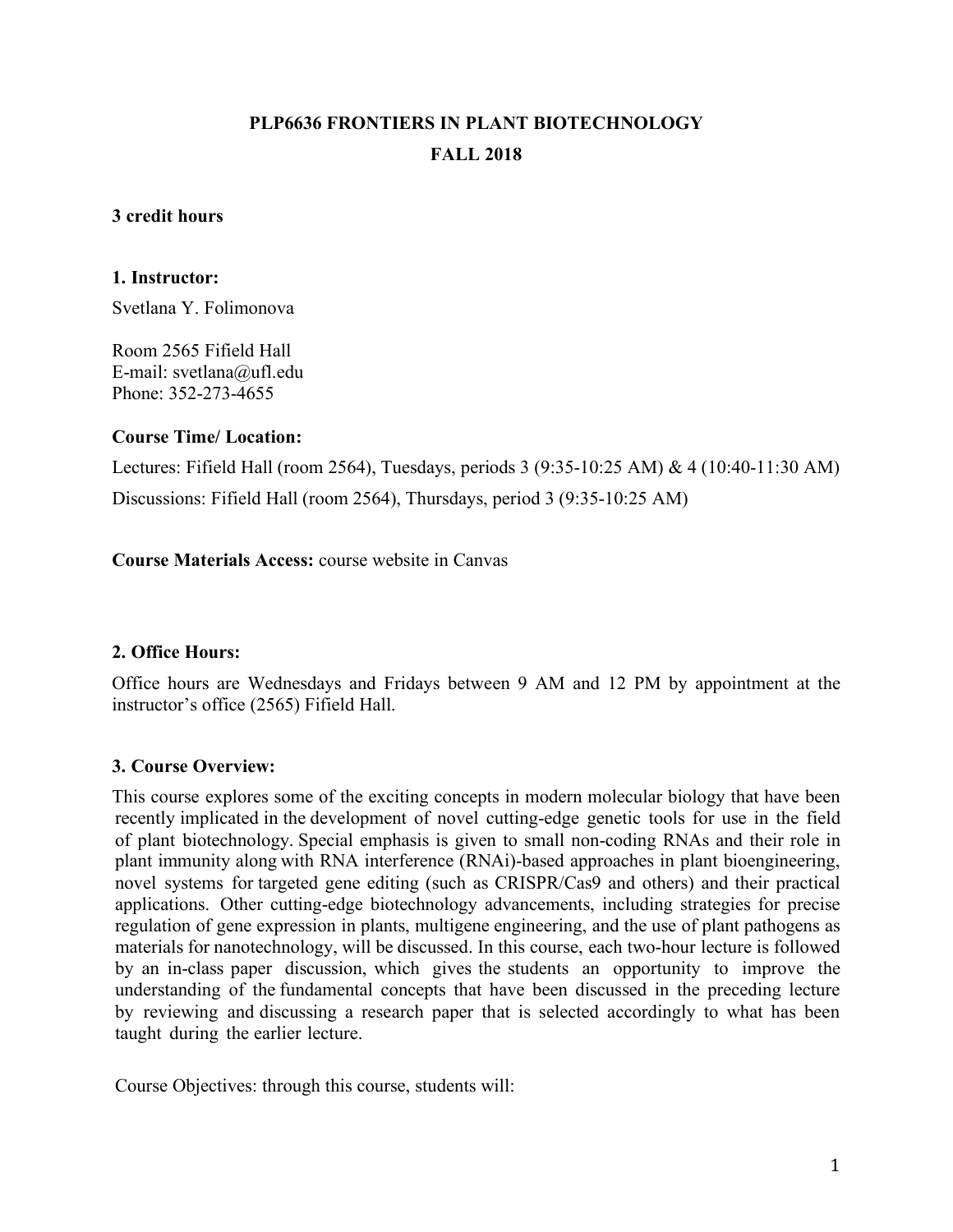- 1. Become familiar with the advanced genetic tools that recently have become available in the field of biotechnology as a result of breakthrough discoveries in fundamental science and with their applications for plant improvement and production of new products in plants.
- 2. Learn some of the recently developed experimental procedures and methods that are used in the biotechnology research, their theory, applications, and limitations and learn how to properly select appropriate methodology while designing experiments.
- 3. Improve professional skills, including skills in developing a scientific idea as well as in critical reading of scientific literature and presentation skills.

Prerequisites: graduate standing and general knowledge of Genetics, Organic Chemistry and Biochemistry

| <b>DATE</b>                         | <b>TOPIC</b>                                                                   | <b>SUGGESTED READING</b>                                                          |  |
|-------------------------------------|--------------------------------------------------------------------------------|-----------------------------------------------------------------------------------|--|
|                                     |                                                                                | (tentative, subject to change)                                                    |  |
| Aug $23$ , Thu                      | Course overview: Overview of the Lecture and<br>Discussion parts of the course |                                                                                   |  |
| Aug 28, Tue                         | New paradigms in biotechnology: progress                                       | Newell-McGloughlin and Re                                                         |  |
| Lecture 1                           | enabled by the advancements in fundamental<br>science                          | $(2007)$ ; Liu et al. $(2013)$ ;<br>Saurabh et al. (2014); Silva et<br>al. (2018) |  |
| Aug 30, Thu                         | Paper discussion 1                                                             | Molnar et al. $(2010)$                                                            |  |
| <b>Discussion</b><br>1              |                                                                                |                                                                                   |  |
| Sep 4, Tue                          | Translating fundamental knowledge<br>into                                      | Montgomery (2004); Lindbo                                                         |  |
| Lecture 2                           | applications I. Non-coding RNA. RNAi:<br>Discovery and molecular mechanism I.  | (2012);<br>Carthew<br>and<br>Sontheimer (2009)                                    |  |
| Sep 6, Thu                          | Paper discussion 2                                                             | Qutob et al. (2013)                                                               |  |
| <i>Discussion</i><br>$\overline{2}$ |                                                                                |                                                                                   |  |
| Sep 11, Tue                         | RNAi: molecular mechanism II. RNAi in<br>different systems                     | Axtell (2013); Bologna and<br>Voinnet (2014); Castel and                          |  |
| Lecture 3                           |                                                                                | Martienssen (2013); Zhang<br>and Unver (2018)                                     |  |
| Sep $13$ , Thu                      | Paper discussion 3                                                             | Li et al. (2012)                                                                  |  |

# **4. Course schedule of topics and assignments:**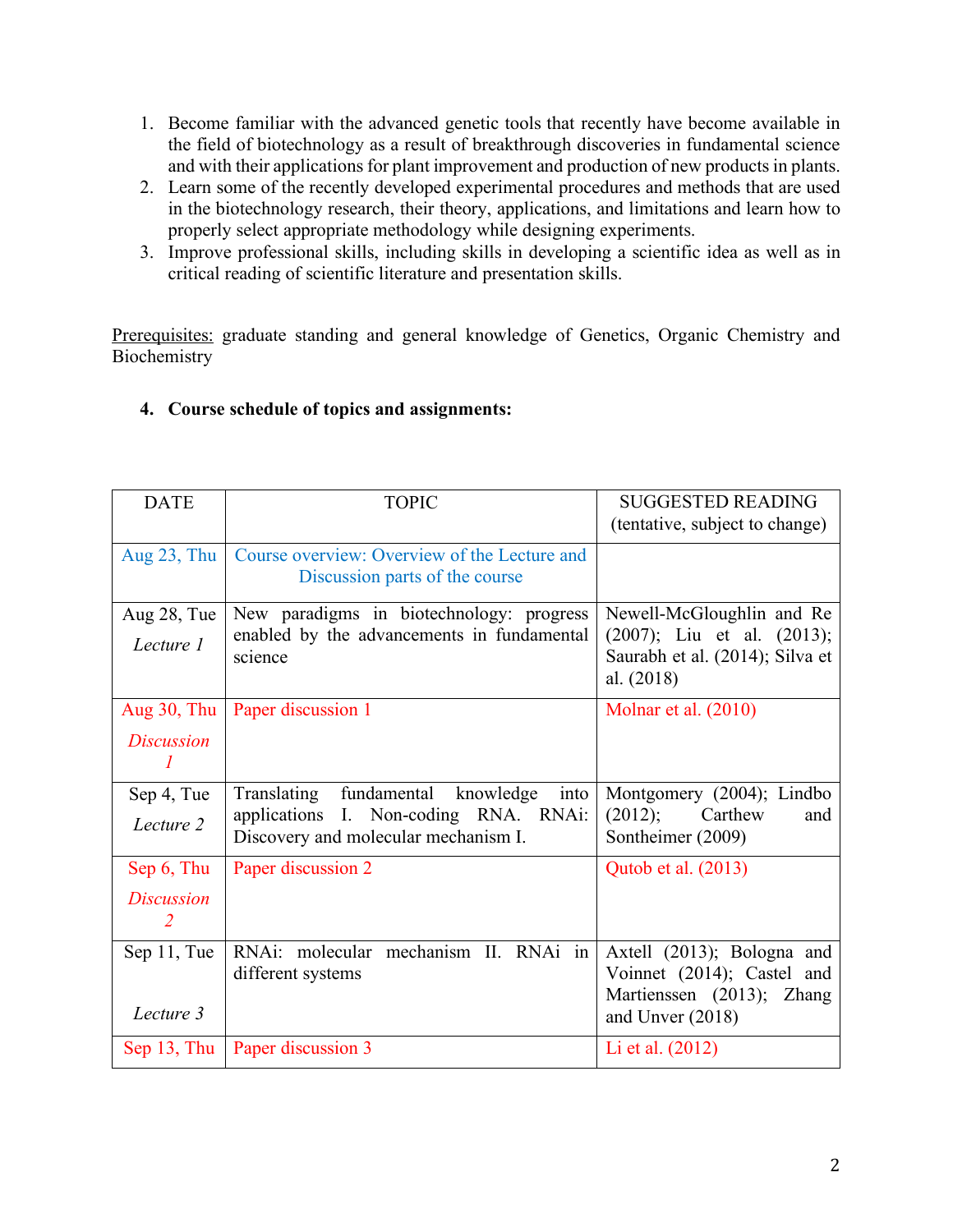| <b>Discussion</b><br>$\mathfrak{Z}$   |                                                                                                                                                                                                                       |                                                                                                                                                                      |  |
|---------------------------------------|-----------------------------------------------------------------------------------------------------------------------------------------------------------------------------------------------------------------------|----------------------------------------------------------------------------------------------------------------------------------------------------------------------|--|
| Sep 18, Tue<br>Lecture 4              | Small RNAs in inter-kingdom communications                                                                                                                                                                            | Weiberg et al. (2015); Wang<br>et al. (2016)                                                                                                                         |  |
| Sep 20, Thu                           | Paper discussion 4                                                                                                                                                                                                    | Weiberg et al. (2013)                                                                                                                                                |  |
| <b>Discussion</b><br>$\overline{4}$   |                                                                                                                                                                                                                       |                                                                                                                                                                      |  |
| Sep 25, Tue<br>Lecture 5              | Applications of RNAi to plant biotechnology                                                                                                                                                                           | Saurabh et al. (2014); Katoch<br>and Thakur (2013); Djami-<br>Tchatchou (2017); Zotti et al.<br>(2017)                                                               |  |
| Sep 27, Thu<br><b>Discussion</b><br>5 | Paper discussion 5                                                                                                                                                                                                    | Cao et al. (2014)                                                                                                                                                    |  |
| Oct 2, Tue                            | The power and promise of RNAi technology in                                                                                                                                                                           | Bove (2006); Harmon (2013);                                                                                                                                          |  |
| Lecture 6                             | controlling citrus Huanglongbing disease. The<br>topic will be presented by Dr. Nabil Killiny, Associate<br>Professor at the UF, CREC                                                                                 | El-Shesheny et al. $(2013)$ ;<br>Hajeri et al. (2014)                                                                                                                |  |
| Oct 4, Thu                            | Paper discussion 6                                                                                                                                                                                                    | Hajeri et al. (2014)                                                                                                                                                 |  |
| <b>Discussion</b><br>6                |                                                                                                                                                                                                                       |                                                                                                                                                                      |  |
| Oct 9, Tue                            | <b>MID-TERM EXAM (take-home exam)</b>                                                                                                                                                                                 |                                                                                                                                                                      |  |
| Exam                                  |                                                                                                                                                                                                                       |                                                                                                                                                                      |  |
|                                       | Oct 11, Thu   Paper discussion 7                                                                                                                                                                                      | Niu et al. (2016)                                                                                                                                                    |  |
| <i>Discussion</i><br>7                |                                                                                                                                                                                                                       |                                                                                                                                                                      |  |
| Oct 16, Tue<br>Lecture 7              | Translating<br>fundamental<br>knowledge<br>into<br>applications II. New approaches to gene<br>manipulation. Strategies for targeted genome<br>editing. CRISPR/Cas system: interference<br>mechanisms and applications | Sampson and Weiss (2013);<br>Upadhyay et al.<br>(2013);<br>Barrangou (2013); Belhaj et<br>al. (2013); Ran et al. (2013);<br>Mohanta (2017); Knott &<br>Doudna (2018) |  |
| Oct 18, Thu<br><b>Discussion</b><br>8 | Paper discussion 8                                                                                                                                                                                                    | Barrangou et al. (2007)                                                                                                                                              |  |
|                                       |                                                                                                                                                                                                                       |                                                                                                                                                                      |  |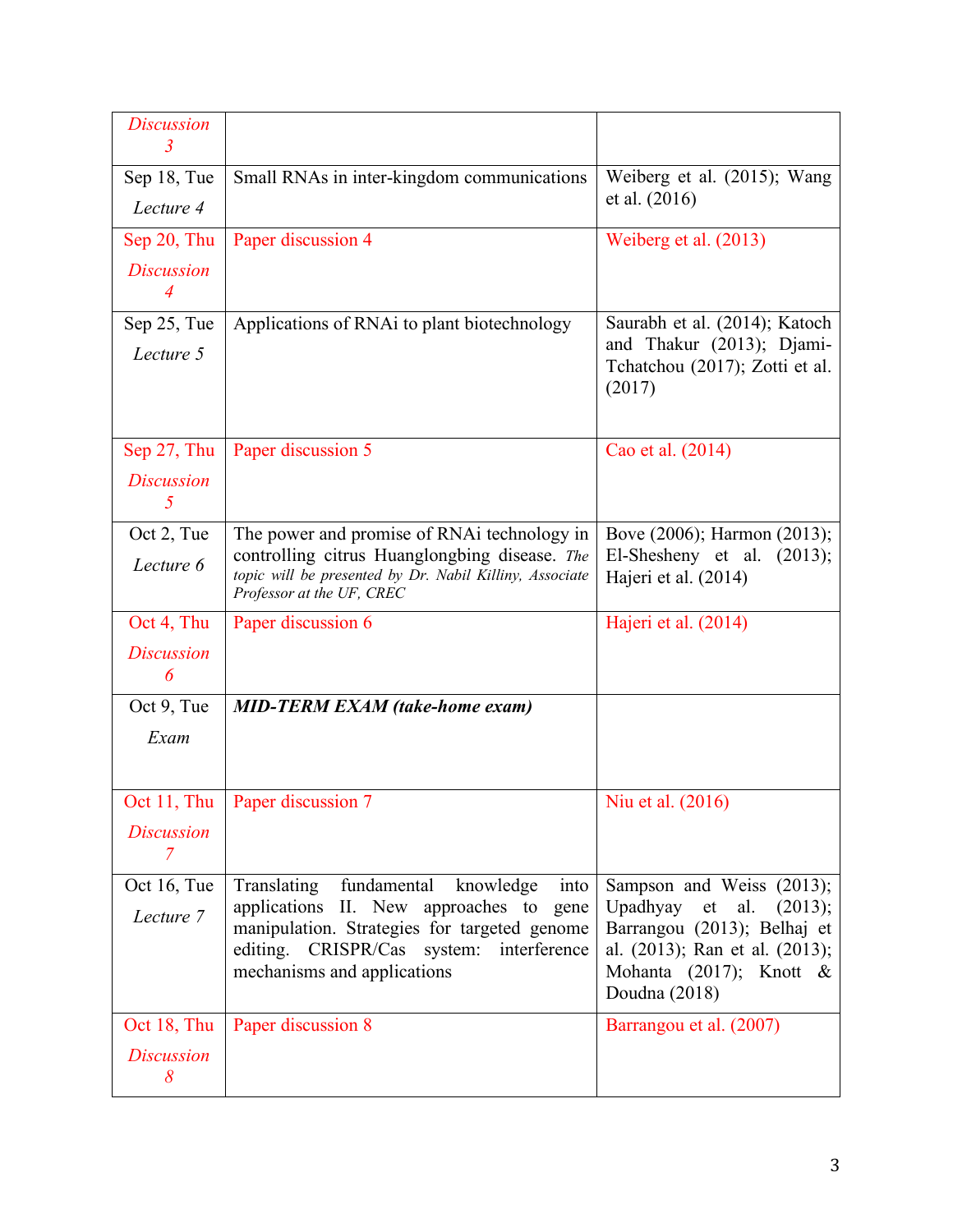| Oct 23, Tue<br>Lecture 8<br>Oct 25, Thu | CRISPR/Cas system: interference mechanisms<br>and applications (cont.)<br>Paper discussion 9                                                                    | Sampson and Weiss (2013);<br>Upadhyay et al.<br>(2013);<br>Barrangou (2013); Belhaj et<br>al. (2013); Ran et al. (2013);<br>Mushtaq et al. (2018); Zhang<br>et al. (2017); Borrelli et al.<br>(2018)<br>Sternberg et al. (2014) |  |
|-----------------------------------------|-----------------------------------------------------------------------------------------------------------------------------------------------------------------|---------------------------------------------------------------------------------------------------------------------------------------------------------------------------------------------------------------------------------|--|
| <b>Discussion</b><br>9                  |                                                                                                                                                                 |                                                                                                                                                                                                                                 |  |
| Oct 30, Tue<br>Lecture 9                | The roles of CRISPR-Cas systems beyond<br>adaptive immunity                                                                                                     | Barrangou (2015); Westra et<br>al. (2014); Jaganathan et al.<br>(2018)                                                                                                                                                          |  |
| Oct 31-Nov<br>$1,$ Thu<br>No class      | Florida Genetics Symposium: students are<br>attend<br>talks<br>encouraged<br>to<br>and<br>poster<br>presentations                                               |                                                                                                                                                                                                                                 |  |
| Nov 6, Tue<br>Lecture 10                | Applications of CRISPR-Cas editing in tomato.<br>The topic will be presented by Tong Geon Lee,<br>Assistant Professor, Dept. of Horticultural Sciences          |                                                                                                                                                                                                                                 |  |
| Nov 8, Thu<br><b>Discussion</b><br>10   | Paper discussion 10                                                                                                                                             | Sapranauskas et al. (2011)                                                                                                                                                                                                      |  |
| Nov 13, Tue<br>Lecture 11               | Bacterial applications of CRISPR-Cas editing.<br>The topic will be presented by Chris Reisch,<br>Assistant Professor, Dept. of Microbiology and Cell<br>Science |                                                                                                                                                                                                                                 |  |
| Nov 15, Thu<br><b>Discussion</b><br>II  | Paper discussion 11                                                                                                                                             | Nekrasov et al. (2013)                                                                                                                                                                                                          |  |
| Nov 20, Tue<br>Lecture 12               | Strategies for targeted genome editing: ZFNs<br>and TALENs                                                                                                      | Gaj et al. (2013)                                                                                                                                                                                                               |  |
| Nov 22, Thu                             | <b>HOLIDAY</b>                                                                                                                                                  |                                                                                                                                                                                                                                 |  |
| Nov 27, Tue<br>Lecture                  | Targeted genome editing in citrus: applications<br>and perspectives. The topic will be presented by<br>Dr. Nian Wang, Professor at UF, CREC                     |                                                                                                                                                                                                                                 |  |
| Nov 29, Thu<br><b>Discussion</b>        | Summary of research papers read in class:<br>discussion and conclusions                                                                                         |                                                                                                                                                                                                                                 |  |
| Dec 4, Tue                              | <b>EXAM</b>                                                                                                                                                     |                                                                                                                                                                                                                                 |  |
| Exam                                    |                                                                                                                                                                 |                                                                                                                                                                                                                                 |  |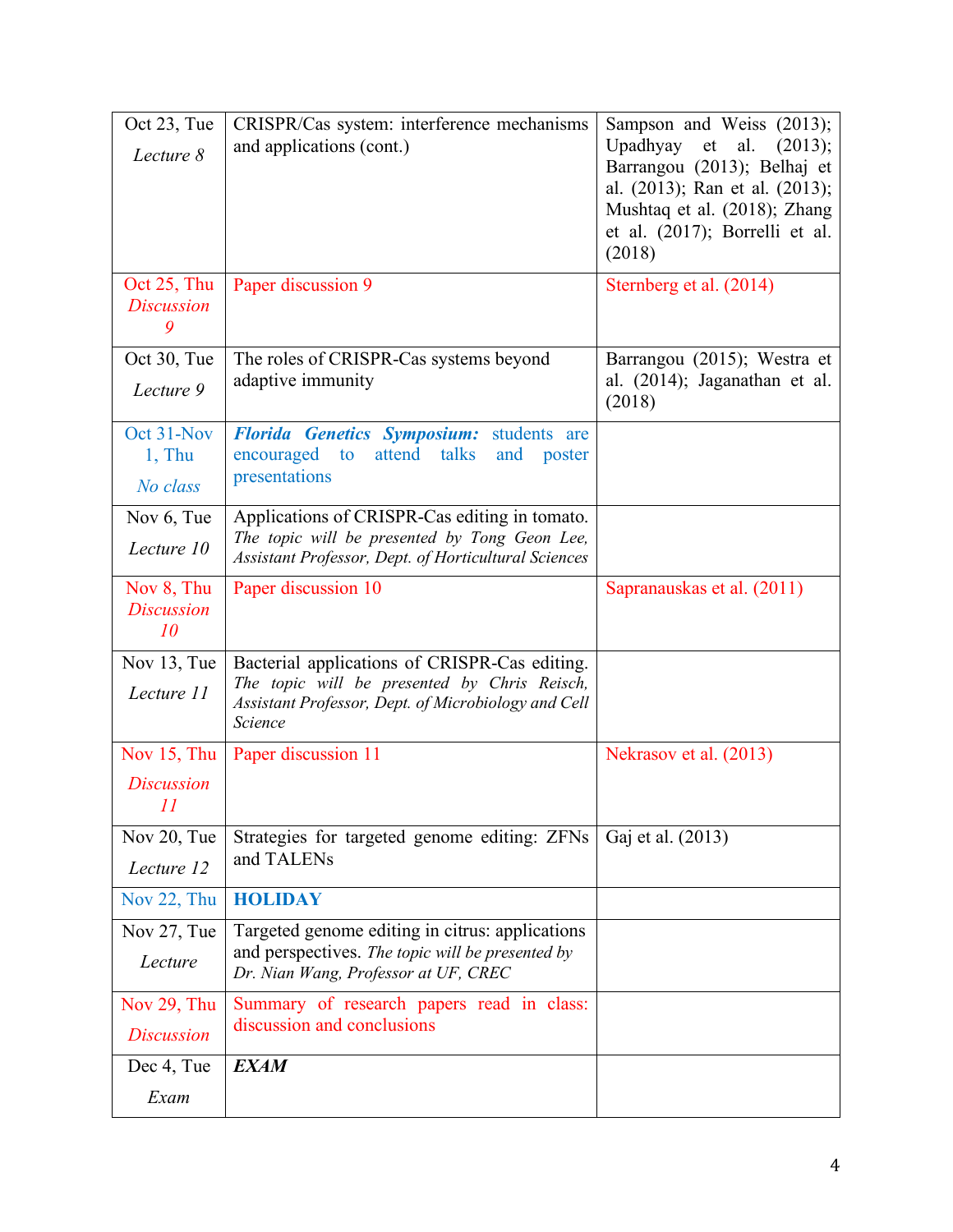# **REFERENCES FOR THE LECTURE SUPPLEMENTARY READING MATERIALS:**

Axtell MJ (2013) Classification and comparison of small RNAs from plants. *Annu. Rev. Plant Biol*. 64:137-159.

Barrangou R (2013) CRISPR-Cas systems and RNA-guided interference. *WIREs RNA* 4:267-278.

Barrangou R (2015) The roles of CRISPR-Cas systems in adaptive immunity and beyond. *Curr. Opin. Immunol.* 32:36-41.

Belhaj K, Chaparro-Garcia A, Kamoun S, Nekrasov V. (2013) Plant genome editing made easy: targeted mutagenesis in model and crop plants using the CRISPR/Cas system*. Plant Methods* 9:39.

Bologna NG and Voinnet O. (2014) The diversity, biogenesis, and activities of endogenous silencing small RNAs in *Arabidopsis*. *Annu. Rev. Plant Biol*. 65:473-503.

Borrelli VMG, Brambilla V, Rogowsky P, Marocco A, Lanubile A. (2018) The Enhancement of Plant Disease Resistance Using CRISPR/Cas9 Technology. *Frontiers in Plant Science*. 9:1245. doi:10.3389/fpls.2018.01245.

Bove JM. (2006) Huanglongbing: a destructive, newly-emerging, century-old disease of citrus*. J. Plant Pathol.* 88:7-37.

Carthew Richard W., and Sontheimer, Erik J. (2009) Origins and Mechanisms of miRNAs and siRNAs. *Cell* 136, 642–655

Castel SE and Martienssen RA (2013) RNA interference in the nucleus: roles for small RNAs in transcription, epigenetics and beyond. *Nature Reviews* 14:100-112.

Dalton M. (2014) DuPont's Corn to Take Root*. The Wall Street Journal* Feb. 12, 2014.

Dawson WO, Folimonova SY. (2013) Virus-Based Transient Expression Vectors for Woody Crops: A New Frontier for Vector Design and Use. *Annu. Rev. Phytopathol.* 51:321-337.

Djami-Tchatchou AT, Sanan-Mishra N, Ntushelo K, Dubery IA. (2017) Functional Roles of microRNAs in Agronomically Important Plants—Potential as Targets for Crop Improvement and Protection. *Frontiers in Plant Science*. 8:378. doi:10.3389/fpls.2017.00378.

El-Shesheny I, Hajeri S, El-Hawary I, Gowda S, and Kiliny N (2013) Silencing Abnormal Wing Disc Gene of the Asian Citrus Psyllid, *Diaphorina citri* Disrupts Adult Wing Development and Increases Nymph Mortality. *PLOS One* 8: e25677.

Gaj T, Gersbach CA, Barbas III CF. (2013) ZFN, TALEN, and CRISPR/CAS-based methods for genome engineering. *Trends in Biotechnology* Vol. 31-No.7:397-405.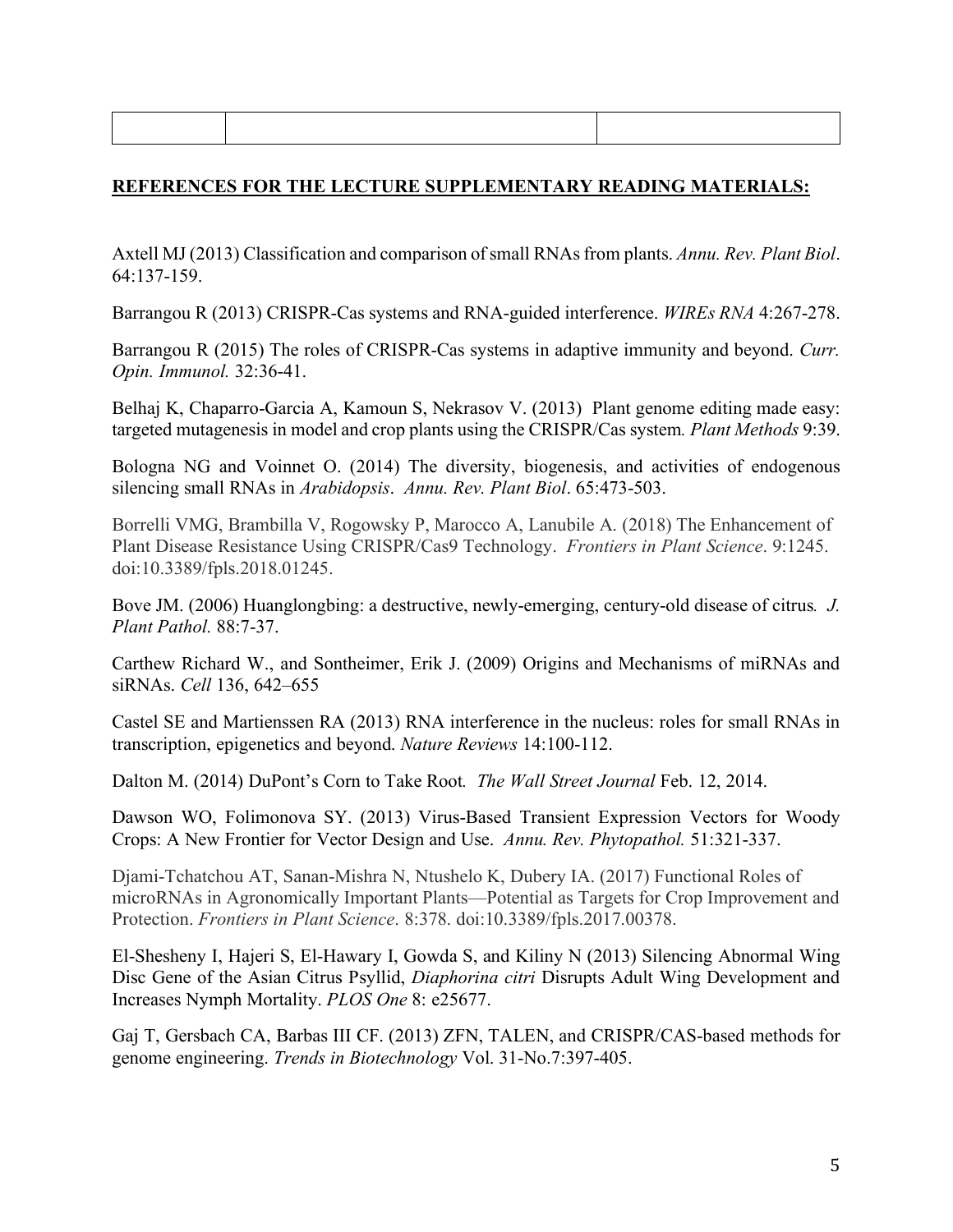Gleba YY, Giritch A. (2011) Plant viral vectors for protein expression*. In Recent Advances in Plant Virology,* ed. C Caranta, MA Aranda, M. Tepfer, JJ Lopez-Moya. pp. 387-412. Norfolk, UK: Caister Acad. Press. 412pp.

Hajeri, S., Killiny, N., El-Mohtar, C., Dawson, W.O., Gowda, S. (2014) Citrus tristeza virus-based RNAi in citrus plants induces gene silencing in Diaphorina citri, a phloem-sap sucking insect vector of citrus greening disease (Huanglongbing). *J. Biotechnol.* 176, 42-49.

Harmon A. (2013) A Race to Save the Orange by Altering Its DNA. *The New York Times*, July 27, 2013.

Hefferon KL. (2012) Plant virus expression vectors set the stage as production platforms for biopharmaceutical proteins*. J. Virol.* 433:1-6.

Hefferon K. (2014) Plant virus vector development: new perspectives. *BioMed Research International* Vol. 2014, Article ID 785382.

Jaganathan D, Ramasamy K, Sellamuthu G, Jayabalan S, Venkataraman G. (2018) CRISPR for Crop Improvement: An Update Review. *Frontiers in Plant Science*. 9:985. doi:10.3389/fpls.2018.00985.

Katoch R. and Thakur N. (2013) Advances in RNA interference technology and its impact on nutritional improvement, disease and insect control in plants. *Appl. Biochem. Biotechnol.* 169:1579-1605.

Knott GJ, Doudna JA. (2018) CRISPR-Cas guides the future of genetic engineering. Science 361:866-869.

Lindbo J. A. (2012) A historical overview of RNAi in plants. *Methods Mol. Biol.* 984:1-16.

Liu W, Yuan JS, Stewart Jr CN. (2013) Advanced genetic tools for plant biotechnology. *Nature Rev. Genet.* 14:781-793.

Montgomery M. K (2004) RNA interference: historical overview and significance. *Methods Mol. Biol.* 265:3-21.

Mohanta TK, Bashir T, Hashem A, Abd\_Allah EF, Bae H. (2017) Genome Editing Tools in Plants. *Genes*. 8(12):399. doi:10.3390/genes8120399.

Mushtaq M, Bhat JA, Mir ZA, Sakina A, Ali S et al. (2018) CRISPR/Cas approach: A new way of looking at plant-abiotic interactions. Journal of Plant Physiology. 224–225:156-162, https://doi.org/10.1016/j.jplph.2018.04.001.

Newell-McGloughlin M. and E. Re. (2007) The evolution of Biotechnology. From Natufians to Nanotechnology. Springer. The Netherlands.

Ran FA, Hsu PD, Wright J, Agarwala V, Scott DA, Zhang F. (2013) Genome engineering using the CRISPR-Cas9 system. *Nature protocols* 8:2281-2308.

Sampson TR, Weiss DS. (2013) Exploiting CRISPR/Cas systems for biotechnology. *Bioassays*  36:34-38.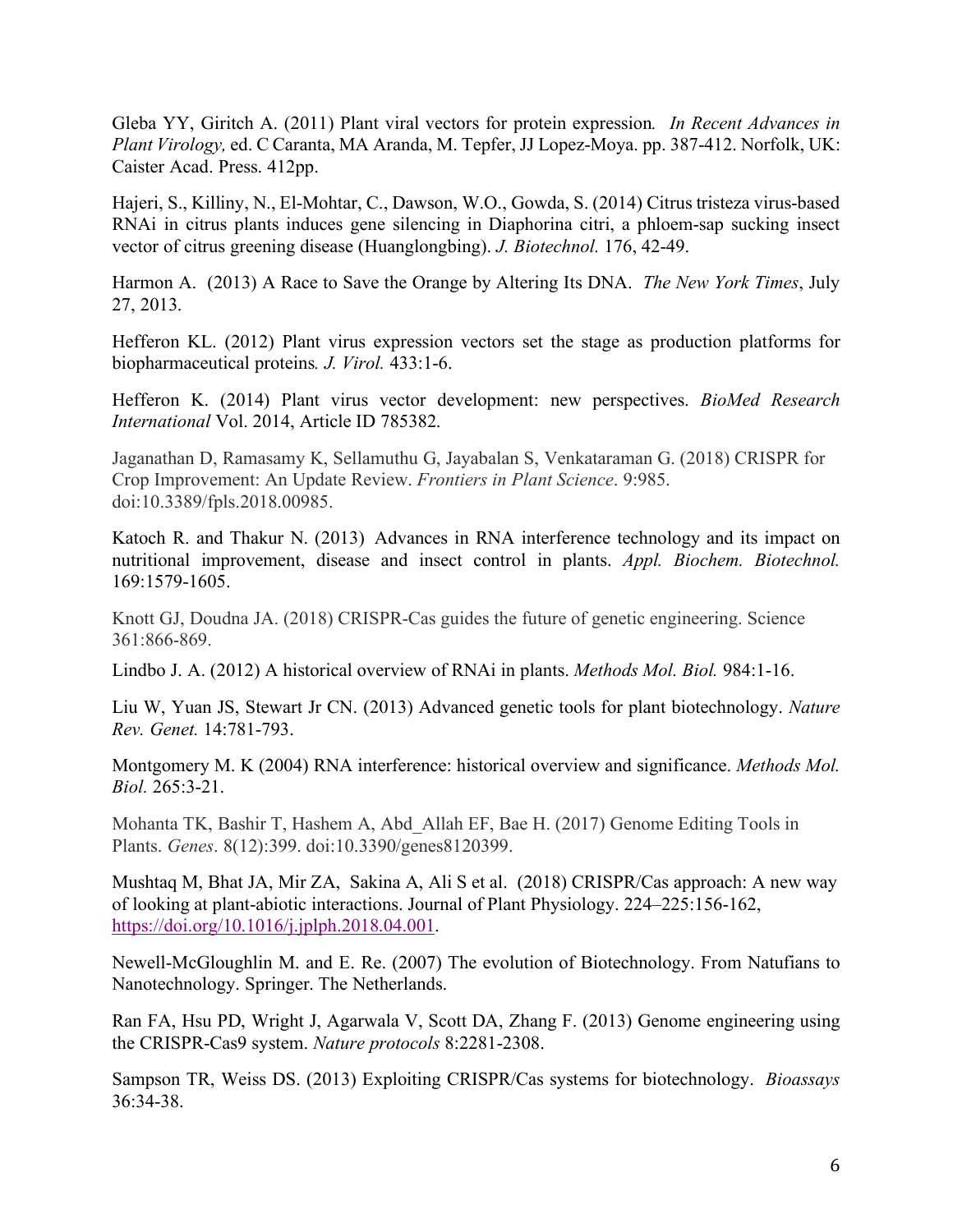Saurabh S, Vidyarthi AS, and Prasad D. (2014) RNA interference: concept to reality in crop improvement. *Planta* 239:543-564.

Silva MS, Arraes FBM, Campos M deA, Grossi-de-Sa M, Fernandez D et al. (2018) Potential biotechnological assets related to plant immunity modulation applicable in engineering diseaseresistant crops. Plant Science. 270:72-84, https://doi.org/10.1016/j.plantsci.2018.02.013.

Upadhyay SK, Kumar J, Alok A, Tuli R. (2013) RNA-Guided Genome Editing for Target Gene Mutations in Wheat. *Genes, Genomes, Genetics* Vol. 3:2223-2228.

Wang M, Weiberg A, Lin F-M, Thomma B P H J, Huang H-D, Jin H. (2016) Bidirectional cross-kingdom RNAi and fungal uptake of external RNAs confer plant protection. Nature Plants 2, article 16151.

Weiberg A, Bellinger M, and Jin H. (2015) Conversations between kingdoms: small RNAs. *Curr. Opin. Biotechnol.* 32:207-215.

Westra ER, buckling A, and Fineran PC (2014) CRISPR-Cas systems: beyond adaptive immunity. *Nature Reviews Microbiology* 12:317-326.

Zhang K, Raboanatahiry N, Zhu B, Li M. (2017) Progress in Genome Editing Technology and Its Application in Plants. *Frontiers in Plant Science*. 8:177. doi:10.3389/fpls.2017.00177.

Zhang B, Unver T. (2018) A critical and speculative review on microRNA technology in crop improvement: Current challenges and future directions. Plant Science, 274:193-200, https://doi.org/10.1016/j.plantsci.2018.05.031.

Zotti, M., dos Santos, E. A., Cagliari, D., Christiaens, O., Taning, C. N. T., and Smagghe, G. (2017). RNAi technology in crop protection against arthropod pests, pathogens and nematodes. Pest Manag. Sci. 74, 1239–1250. doi: 10.1002/ps.4813

# **PAPER SUGGESTIONS FOR DISCUSSIONS:**

**Small RNAs as crucial regulators, mechanism and applications**

1. Molnar A, Melnyk CW, Basset A, Hardcastle TJ, Dunn R, Baulcombe DC. (2010) **Small Silencing RNAs in plants are mobile and direct epigenetic modification in recipient cells.** *Science* 328:872-875.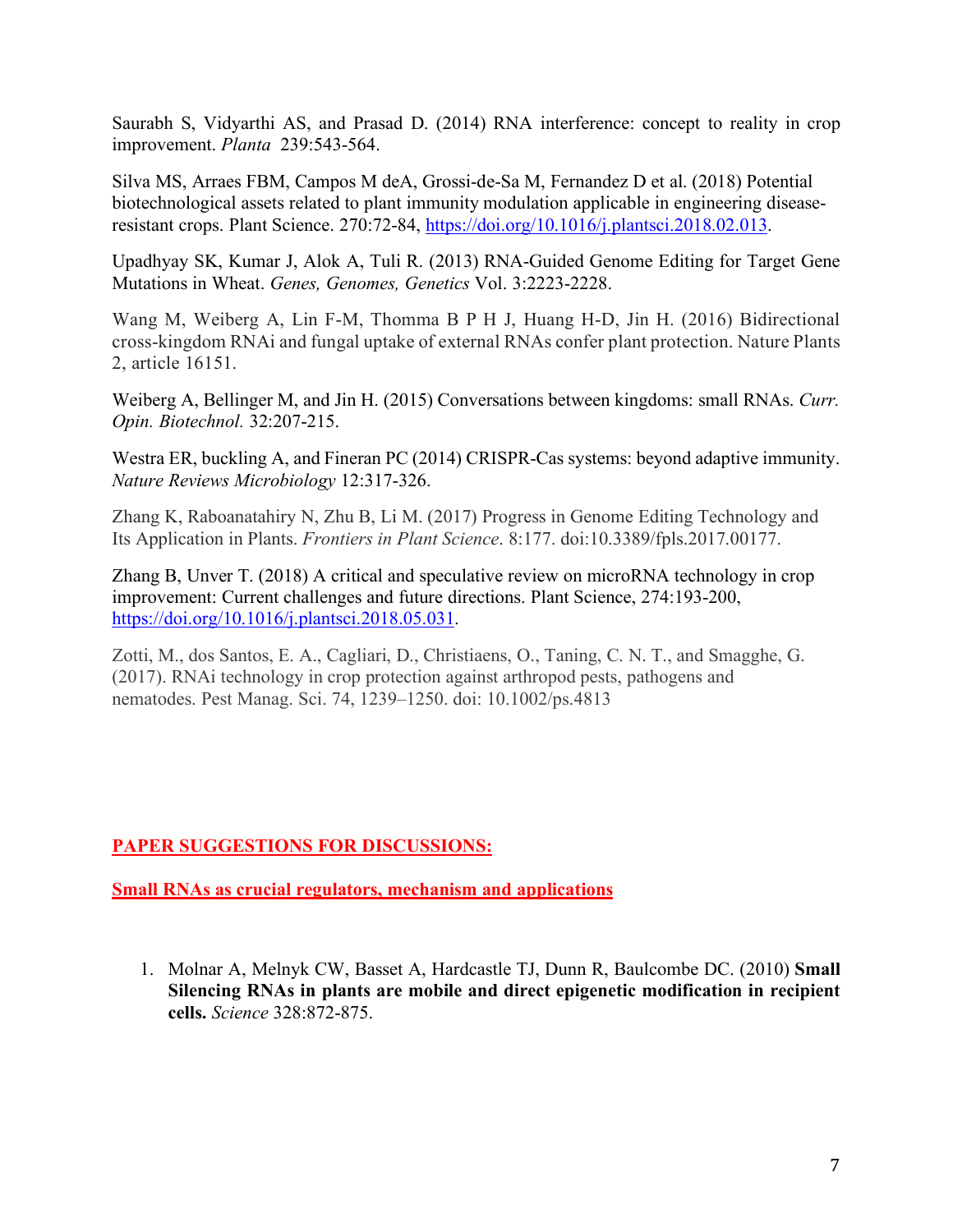- 2. Qutob D, Chapman BP, Gijzen M. (2013) **Transgenerational gene silencing causes gain of virulence in a plant pathogen**. *Nature Communications* 4:1349, DOI: 10.1038/ncomms2354.
- 3. Li F, Pignatta D, Bendix C, Brunkard JO, Cohn MM, Tung J, Sun H, Kumar P, and Baker B. (2012) **MicroRNA regulation of plant innate immune receptors**. *PNAS* 109: 1790– 1795.
- 4. Weiberg A, Wang M, Lin F-M, Zhao H, Zhang Z, Kaloshian I, Huang H-D, Jin H. (2013) **Fungal small RNAs suppress plant immunity by hijacking host RNA interference pathways**. *Science* 342: 118-123.
- 5. Cao M, Du P, Wang X, Yu Y-Q, Qiu Y-H, Li W, Gal-On A, Zhou C, Li Y, Ding S-W. (2014) **Virus infection triggers widespread silencing of host genes by distinct class of endogenous siRNAs in** *Arabidopsis. PNAS* 111:14613-14618.
- 6. Hajeri S, Killiny N, El-Mohtar C, Dawson WO, Gowda WO (2014). **Citrus tristeza virusbased RNAi in citrus plants induces gene silencing in Diaphorina citri, a phloem-sap sucking insect vector of citrus greening disease (Huanglongbing).** *Journal of Biotechnology* 176:42-49.
- 7. Niu D, Lii YE, Chellappan P, Lei L, Peralta K, Jiang C, Guo J, Coaker G, Jin H. (2016) **miRNA863-3p sequentially targets negative immune regulator ARLPKs and positive regulator SERRATE upon bacterial infection.** *Nature communications* 7:11324.

**New approaches to gene manipulation. Strategies for targeted genome editing. CRISPR/Cas systems**

- 8. Barrangou, R., Fremaux, C., Deveau, H., Richards, M., Boyaval, P., Moineau, S., Romero, D.A., and Horvath, P. (2007). **CRISPR provides acquired resistance against viruses in prokaryotes**. *Science* 315, 1709–1712.
- 9. Samuel H. Sternberg, Sy Redding, Martin Jinek, Eric C. Greene & Jennifer A. Doudna (2014). **DNA interrogation by the CRISPR RNA-guided endonuclease Cas9.** *Nature* 507:62-67.
- 10. Sapranauskas, R., Gasiunas, G., Fremaux, C., Barrangou, R., Horvath, P., and Siksnys, V. (2011). **The Streptococcus thermophilus CRISPR/Cas system provides immunity in Escherichia coli.** *Nucleic Acids Res.* 39, 9275–9282.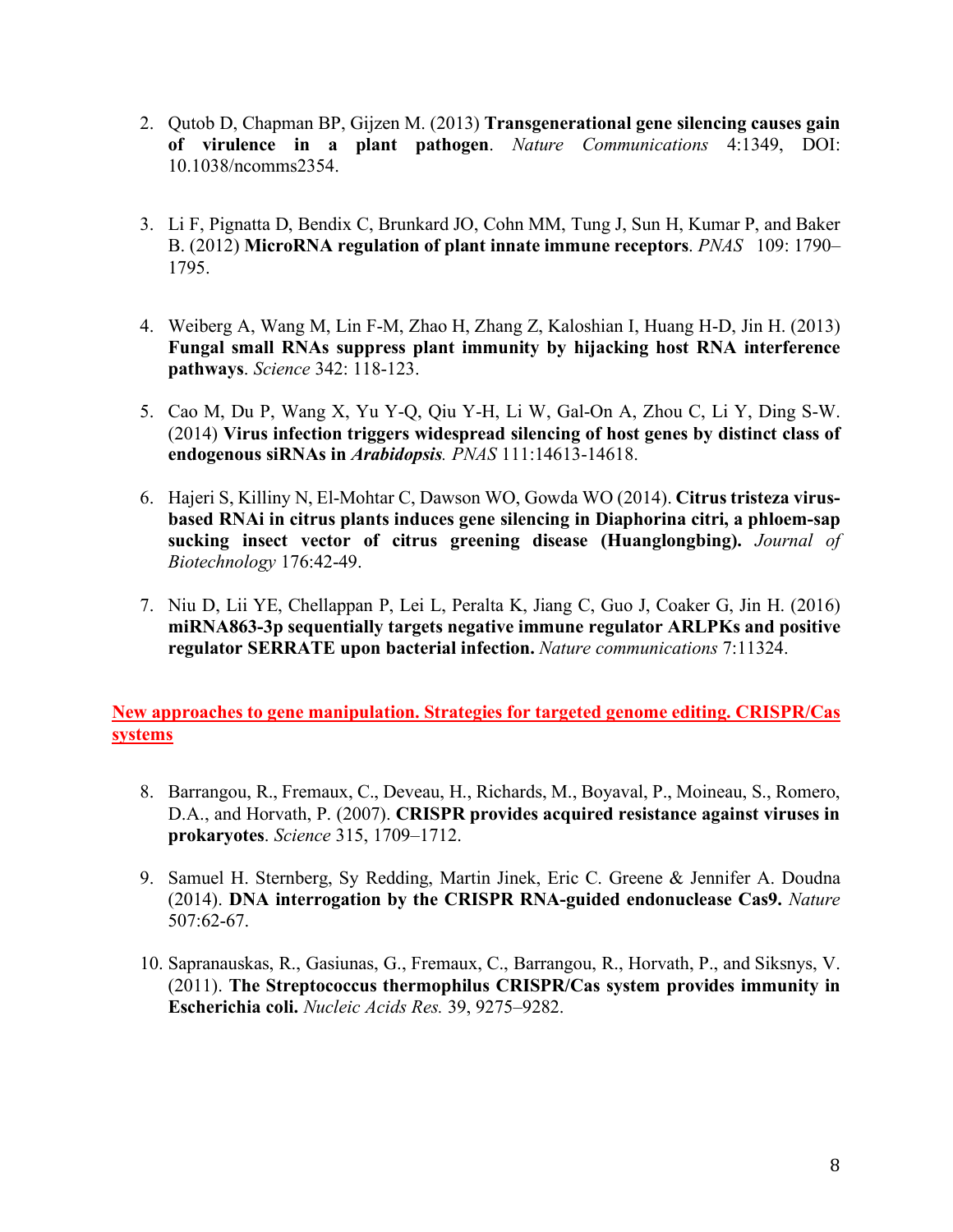11. Vladimir Nekrasov, Brian Staskawicz, Detlef Weigel, Jonathan D G Jones & Sophien Kamoun (2013). **Targeted mutagenesis in the model plant** *Nicotiana benthamiana* **using Cas9 RNA-guided endonuclease.** *Nature biotechnology* 31(8): 691-693.

#### **5. Assessment:**

**Exams** – Mid-term exam (30% of student's grade); Final exam (45% of grade)

**Participation in class discussions** – 25% of grade

#### **6. Attendance and Make-up Policy:**

Students are expected to attend all course lectures and in-class discussions as well as complete required assignments on time. Students should arrive to the class on time. No cell phone use is allowed in the class. Along with the fact that these are firm requirements for participating in the course, the ability to fulfill these expectations reflects your professional characteristics. If you unable to attend a class due to illness or an emergency, you must notify the instructor as soon as possible, preferably prior to the scheduled class. If you miss an exam for a valid and documented reason, a make-up exam will be scheduled with permission from the instructor. These requirements for class attendance and make-up exams, assignments, and other work in this course are consistent with university policies that can be found at:

https://catalog.ufl.edu/ugrad/current/regulations/info/attendance.aspx

# **7. Accommodations for Students with Disabilities**

The Disability Resource Center coordinates the needed accommodations of students with disabilities. This includes registering disabilities, recommending academic accommodations within the classroom, accessing special adaptive computer equipment, providing interpretation services and mediating faculty-student disability related issues. The respective students should first register with the Disability Resource Center at 0001 Reid Hall, 352-392-8565, www.dso.ufl.edu/drc/ and provide appropriate documentation.

# 8. **Required and Recommended Textbooks:**

Although there is no required textbook, students are expected to read all the reading materials provided by the instructor, which will include review and research articles. Those will be provided in electronic format. Among those materials will be papers selected specifically for in class discussions that students are expected to study in details in order to actively participate in discussions.

#### **9. Grades and Grade Points:**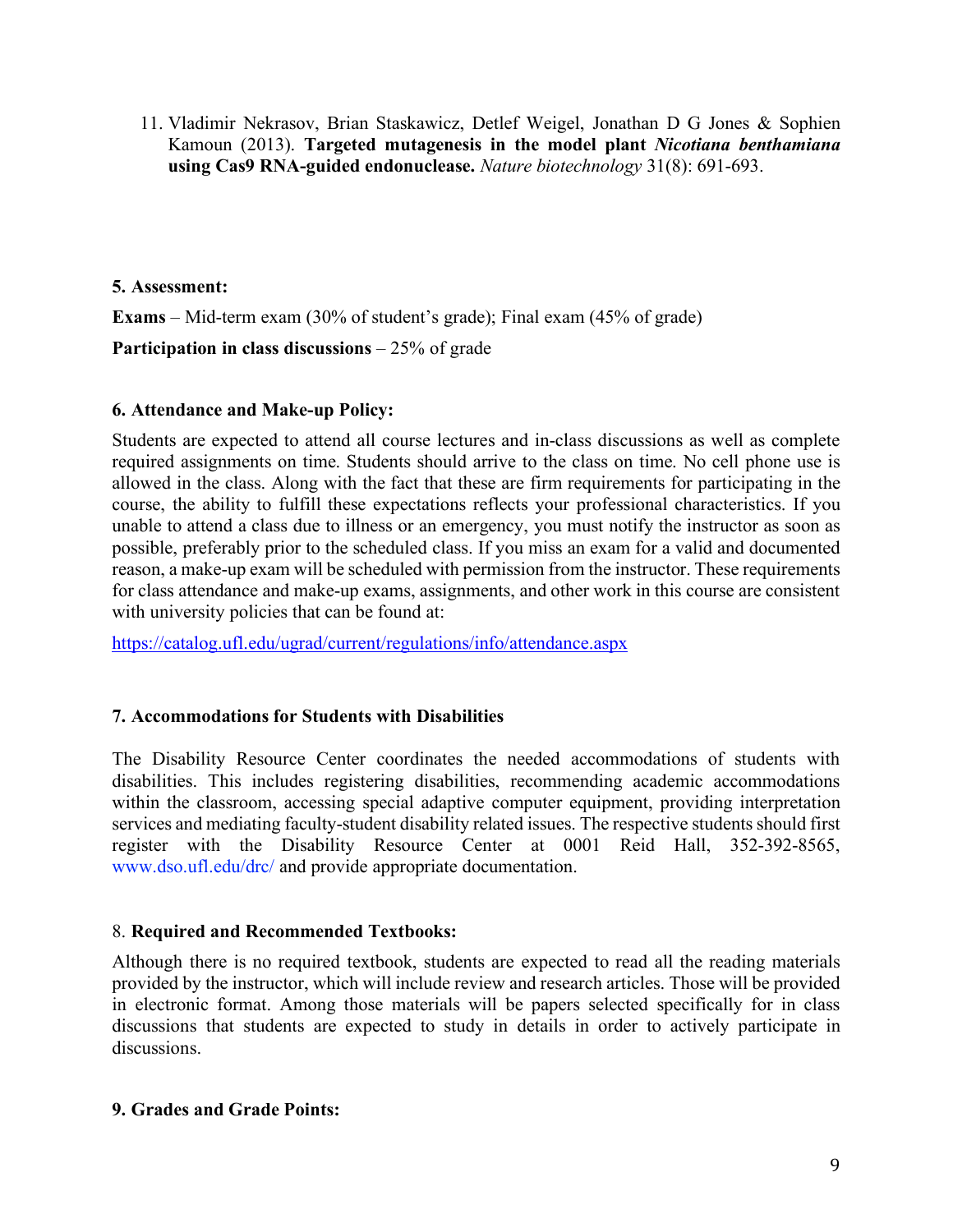| Letter Grade  | Grade Points | Percentage  |
|---------------|--------------|-------------|
| A             | 4.0          | 90 or above |
| $A-$          | 3.67         | 87-89       |
| $B+$          | 3.33         | 84-86       |
| B             | 3.0          | 80-83       |
| $B-$          | 2.67         | 77-79       |
| $C+$          | 2.33         | 74-76       |
| $\mathcal{C}$ | 2.0          | 70-73       |
| $C-$          | 1.67         | 67-69       |
| $D+$          | 1.33         | 64-66       |
| D             | 1.0          | 60-63       |
| $D-$          | 0.67         | 57-59       |
| E             | 0.0          | 56 or below |
| WF            | 0.0          | <b>NA</b>   |
| I             | 0.0          | <b>NA</b>   |
| <b>NG</b>     | 0.0          | <b>NA</b>   |
| S-U           | 0.0          | <b>NA</b>   |

In accordance with current University of Florida policy, grade points will be assigned as follows:

Detailed and up-to-date information on UF grades and grading policies can be found at https://catalog.ufl.edu/ugrad/current/regulations/info/grades.aspx

# **10. On-line course evaluation:**

According to the UF Policy on Course Syllabi, "students are expected to provide feedback on the quality of instruction in this course by completing online evaluations at https://evaluations.ufl.edu. Evaluations are typically open during the last two or three weeks of the semester, but students will be given specific times when they are open. Summary results of these assessments are available to students at https://evaluations.ufl.edu/results/."

# **11. Materials and supplies fees:**

None

# **12. Academic Honesty**

As a student enrolled at the UF, you committed yourself to the highest standards of honesty and integrity required by the honor code. You are expected to be consistent with this commitment. The following is the UF Honor Pledge: "We, the members of the University of Florida community, pledge to hold ourselves and our peers to the highest standards of honesty and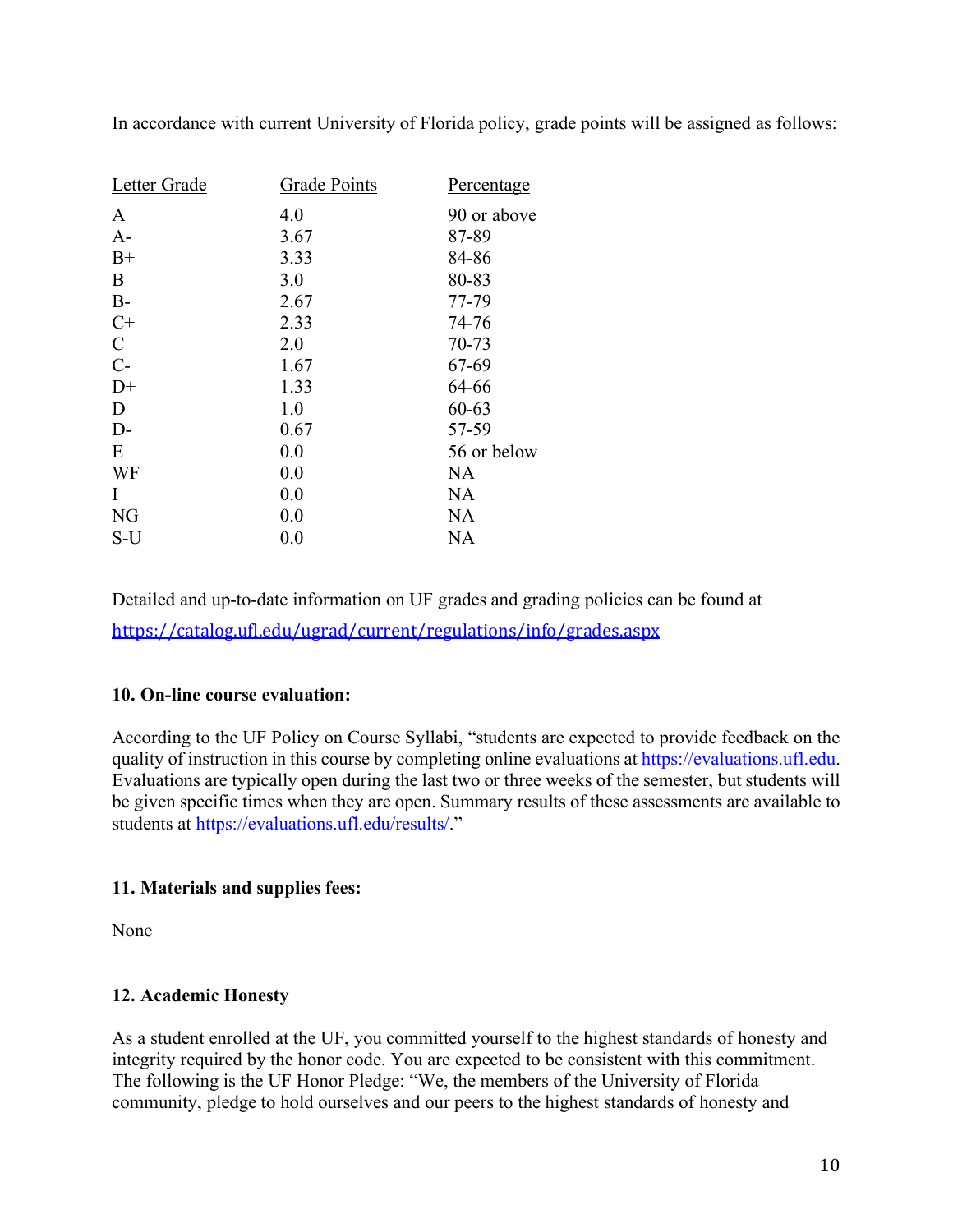integrity." As it is stated by the UF student honor code, "all work submitted for credit by students at the university, the following pledge is either required or implied: On my honor, I have neither given nor received unauthorized aid in doing this assignment. The university requires all members of its community to be honest in all endeavors. A fundamental principle is that the whole process of learning and pursuit of knowledge is diminished by cheating, plagiarism and other acts of academic dishonesty. In addition, every dishonest act in the academic environment affects other students adversely, from the skewing of the grading curve to giving unfair advantage for honors or for professional or graduate school admission. Therefore, the university will take severe action against dishonest students. Students should report any condition that facilitates dishonesty to the instructor, department chair, college dean, Student Honor Council or Student Conduct and Conflict Resolution in the Dean of Students Office." (Source: 2013-2014 Undergraduate Catalog).

It is expected that you will complete all work independently unless the assignment is designed as a group project as explicitly indicated by the instructor.

This policy will be firmly upheld at all times during this course.

For more information regarding academic honesty and student responsibilities, please see: http://www.dso.ufl.edu/sccr/process/student-conduct-honor-code/

# **Software Use:**

All faculty, staff and students of the university are required and expected to obey the laws and legal agreements governing software use. Failure to do so can lead to monetary damages and/or criminal penalties for the individual violator. Because such violations are also against university policies and rules, disciplinary action will be taken as appropriate.

# **Campus Helping Resources**

The university's counseling resources are available for students experiencing personal problems that interfere with their general well-being and/or academic performance. The Counseling & Wellness Center provides confidential counseling services at no cost for students that are currently enrolled with the university.

- University Counseling & Wellness Center, 3190 Radio Road, 352-392-1575, www.counseling.ufl.edu/cwc/
	- Counseling Services
	- Groups and Workshops
	- Outreach and Consultation
	- Self-Help Library
	- Training Programs
	- Community Provider Database